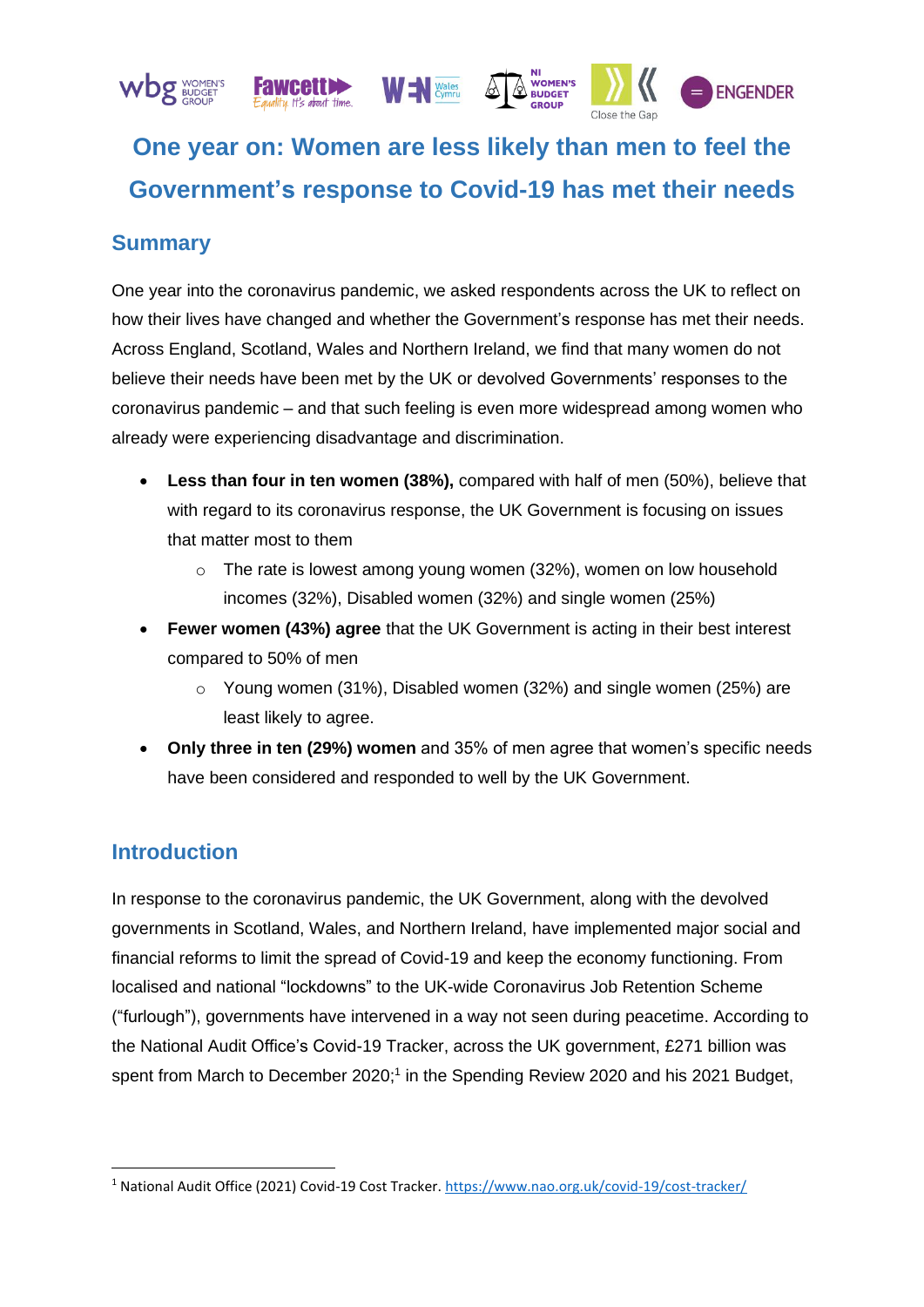

Chancellor Rishi Sunak announced £352 billion will be spent over the next two years to support individuals, businesses, and public services.<sup>2</sup>

These interventions largely have been blunt instruments, with insufficient consideration for the ways in which people who already are experiencing disadvantage are being affected by the pandemic, and insufficient attention to the support people—including women—need to prevent further marginalisation. Because of women's overrepresentation in part-time and low-paid work, and in the sectors hardest hit by lockdowns (such as hospitality and retail),<sup>3</sup> as well as the disproportionate caring responsibilities that women shoulder,<sup>4</sup> their needs require specific attention from government policy makers. However, Equality Impact Assessments have not been published for key coronavirus policies, such as the furlough scheme or the Self-Employment Income Support Scheme.

In their report on the unequal gendered economic impacts of the coronavirus, the Women and Equalities Committee concluded 'existing gendered inequalities in the economy have been ignored and sometimes exacerbated by the pandemic policy response'. <sup>5</sup> The report clarifies that the coronavirus policy response has overlooked women and potentially worsened the unequal position of women in the workforce and society that existed prior to the pandemic.

Our new research finds this oversight has not gone unnoticed by women; compared with men, significantly fewer women believe the UK Government's Covid-19 response has focused on issues that matter most to them. Moreover, fewer women than men believe the UK Government is acting in their best interests or that women's specific needs have been addressed by the UK Government's response. In our survey, these views are echoed by women across Scotland, Wales and Northern Ireland in relation to the devolved governments.

<sup>2</sup> HM Treasury (2021) Budget 2021. [https://ww.gov.uk/government/publications/budget-2021](https://ww.gov.uk/government/publications/budget-2021-documents/budget-2021-html) [documents/budget-2021-html](https://ww.gov.uk/government/publications/budget-2021-documents/budget-2021-html)

<sup>&</sup>lt;sup>3</sup> Women's Budget Group (2021) Lessons learned: Where women stand at the start of 2021. <https://wbg.org.uk/wp-content/uploads/2021/01/Where-Women-Stand-V5.pdf>

<sup>4</sup> The Fawcett Society (2020) Coronavirus crossroads: Equal Pay Day 2020 report.

<https://www.fawcettsociety.org.uk/coronavirus-crossroads-equal-pay-day-2020-report>

<sup>5</sup> Women and Equalities Committee (2021) Unequal impact? Coronavirus and the gendered economic impact: Fifth Report of Session 2019-2021, pg. 3.

<https://committees.parliament.uk/publications/4597/documents/46478/default/>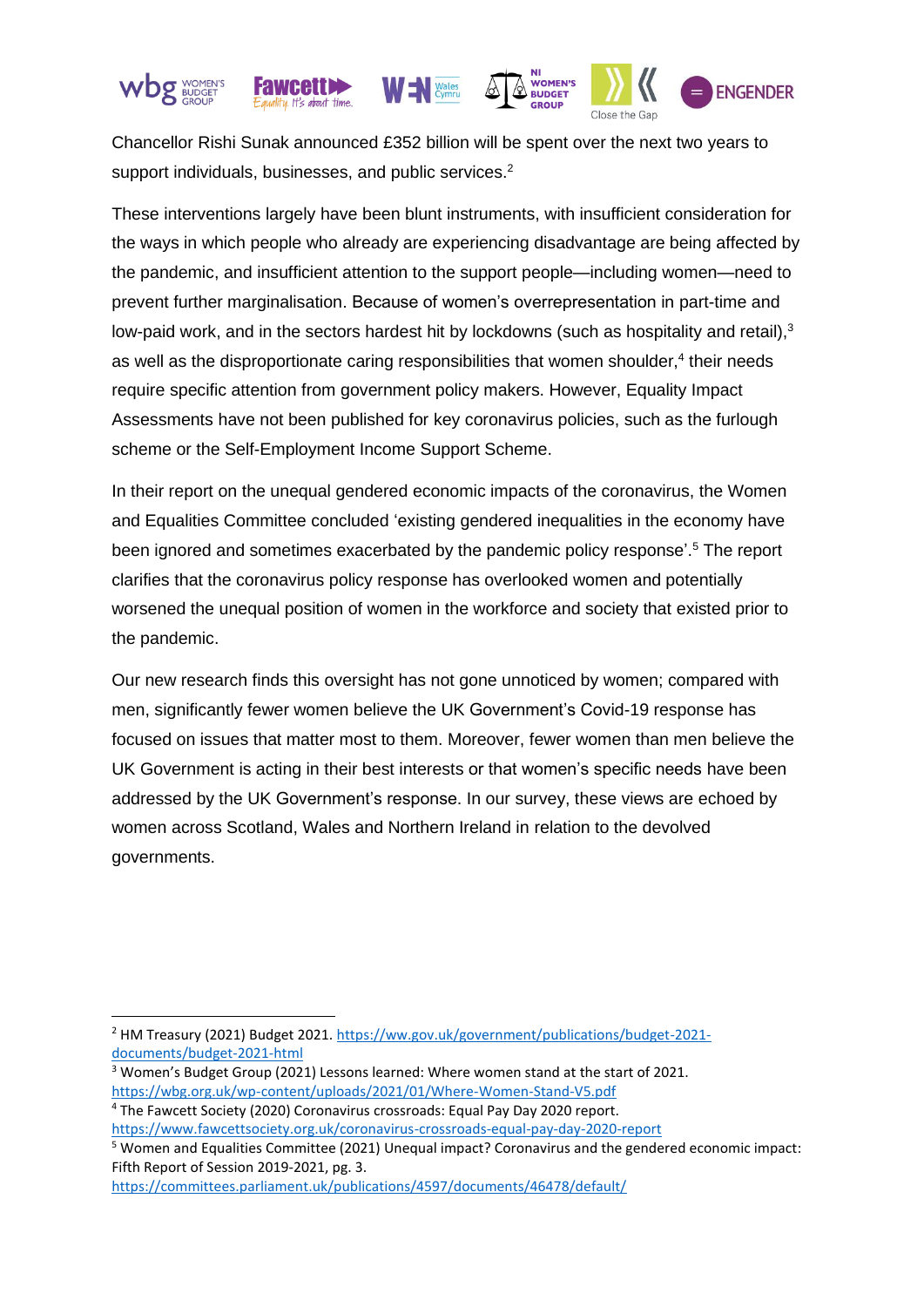





Close the Gap



These findings are not surprising, given that women have suffered disproportionate impacts as the result of the coronavirus pandemic. More women than men have been furloughed,<sup>6</sup> more have taken on a greater share of caring responsibilities,<sup>7</sup> and more have reported higher anxiety, depression and loneliness.<sup>8</sup> This latest data reaffirms previous research and highlights the ways in which differently positioned women—who already have been facing discrimination and disadvantage—have been made worse off. In the UK as a whole, Disabled women, women on low incomes, young women, and single women report lower levels of wellbeing and, along with Black, Asian and ethnic minority women, lower levels of financial stability.

This briefing presents results from across the United Kingdom. It draws on sub-samples of respondents in Scotland, Wales, and Northern Ireland, to highlight the ways in which women across the nations have experienced the pandemic differently. We will explore variations in attitudes among women and outline how these attitudes can be explained by women's different positionings.

# **Attitudes to the UK Government's response among men and women**

Given the disproportionate impact of the pandemic on women, we investigated whether women felt the UK Government's response had met their needs. Unsurprisingly, we find that compared with men, women are less likely to believe that the Government has provided the support they need. With regard to the Government's coronavirus response, less than 4 in 10 women (38%), compared with half of men (50%), believe the UK Government is focusing on the issues that matter to them most. Similarly, just over 4 in 10 women (43%), compared with half of men (50%), believe that in its response to the pandemic, the UK Government is acting in their best interests. Moreover, when asked about the specific needs of women, only 29% of women and 35% of men agree that women's specific needs have been considered and responded to well by the UK Government. Figure 1 outlines these differences.

<sup>6</sup> HMRC (2021) Coronavirus Job Retention Scheme statistics: January 2021. [https://www.gov.uk/government/statistics/coronavirus-job-retention-scheme-statistics-january-](https://www.gov.uk/government/statistics/coronavirus-job-retention-scheme-statistics-january-2021/coronavirus-job-retention-scheme-statistics-january-2021)[2021/coronavirus-job-retention-scheme-statistics-january-2021](https://www.gov.uk/government/statistics/coronavirus-job-retention-scheme-statistics-january-2021/coronavirus-job-retention-scheme-statistics-january-2021)

<sup>&</sup>lt;sup>7</sup> Andrew, A., Cattan, S., Costa Dias, M., Farquharson, C., Kraftman, L., Krutikova, S., ... Sevivlla, A. (2020) 'How are mothers and fathers balancing work and family under lockdown?' Institute for Fiscal Studies. <https://www.ifs.org.uk/publications/14860>

<sup>8</sup> ONS (2021) Coronavirus (COVID-19) and the different effects on men and women in the UK, March 2020 to February 2021.

[https://www.ons.gov.uk/peoplepopulationandcommunity/healthandsocialcare/conditionsanddiseases/articles](https://www.ons.gov.uk/peoplepopulationandcommunity/healthandsocialcare/conditionsanddiseases/articles/coronaviruscovid19andthedifferenteffectsonmenandwomenintheukmarch2020tofebruary2021/2021-03-10) [/coronaviruscovid19andthedifferenteffectsonmenandwomenintheukmarch2020tofebruary2021/2021-03-10](https://www.ons.gov.uk/peoplepopulationandcommunity/healthandsocialcare/conditionsanddiseases/articles/coronaviruscovid19andthedifferenteffectsonmenandwomenintheukmarch2020tofebruary2021/2021-03-10)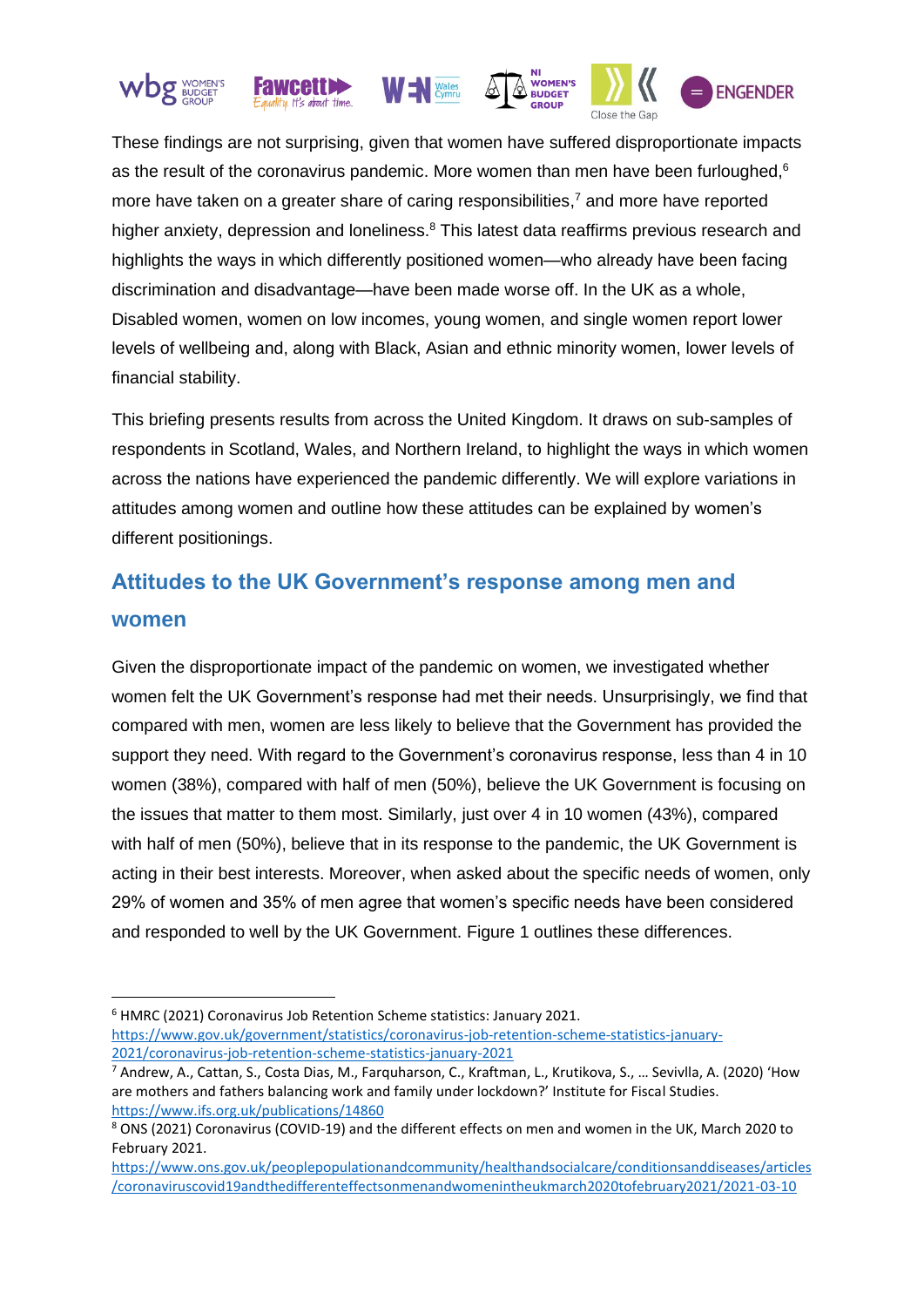

When asked about whether certain types of needs have been met by the UK Government, women are less likely than men to say the government has met the following needs:

- Physical health: 24% of women agree compared with 32% of men
- Mental health: 23% of women agree compared with 27% of men
- Financial: 21% of women agree compared with 27% of men

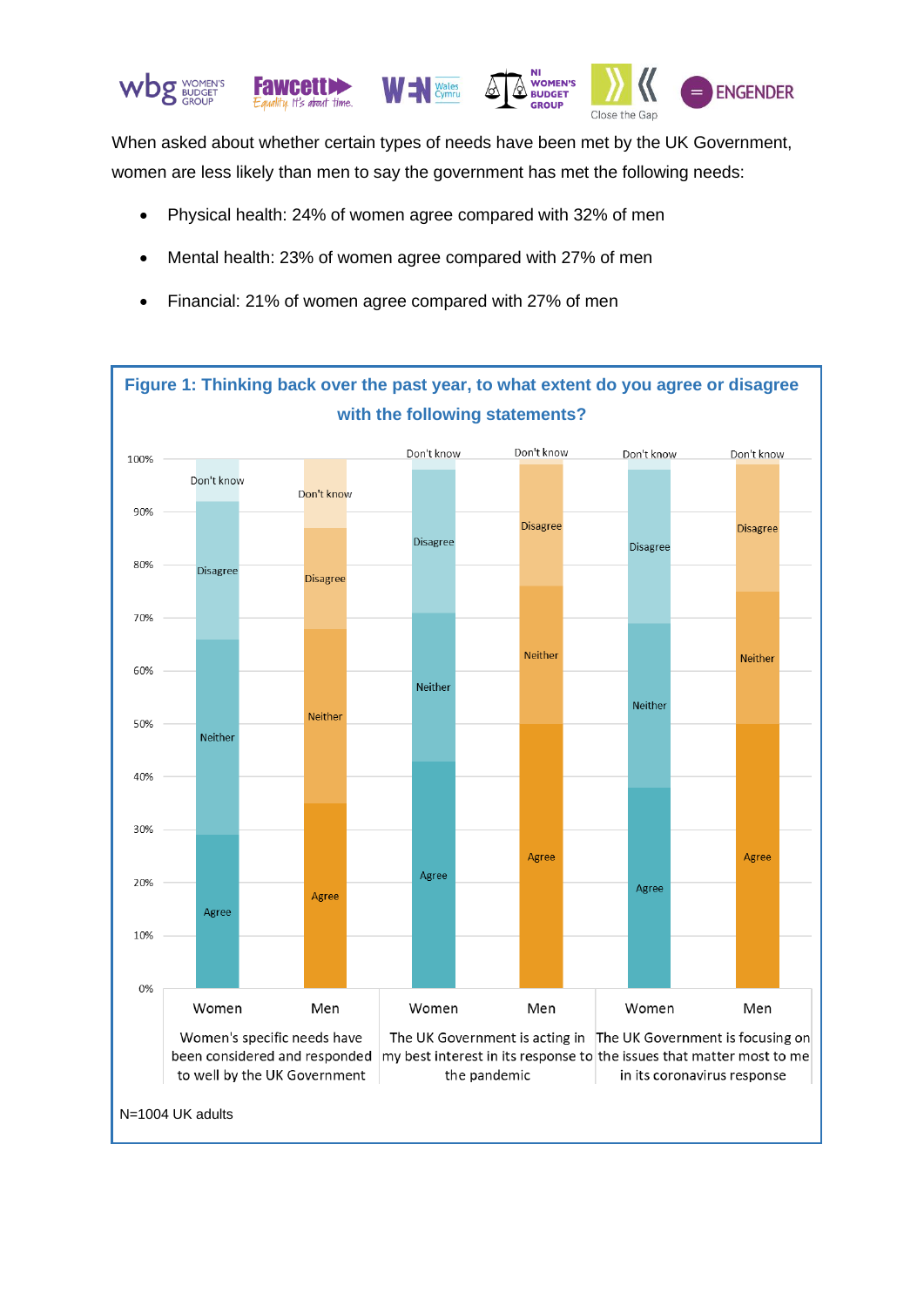







## **The perspective from Scotland, Wales, and Northern Ireland**

The assessment by women in Scotland, Wales, and Northern Ireland of their devolved governments' response to the coronavirus pandemic is largely similar. In all three devolved nations, fewer women than men report feeling that their governments are acting in their best interests. The gap is largest in Wales, where 41% of women believe the Welsh Government is acting in their best interest compared with 57% of men.

With regard to women's specific needs, compared with women across the UK, women in the devolved nations report even lower levels of believing their needs have been considered and responded to—in Wales, less than 1 in 5 (17%) and only slightly higher in Northern Ireland (20%) and Scotland (21%).

There is wider variation among women in the devolved nations in response to the question of whether their government has focused on issues that matter most to them. In Northern Ireland, only 3 in 10 (30%) of women agree (compared with 38% of men), whereas in Scotland 42% agree, only slightly less than the proportion of men (44%).

# **Attitudes and experiences of young women**

In response to whether the UK Government is acting in their best interests and whether the UK Government is focusing on issues that matter most to them, less than one-third of women age 18 to 30 (31% and 32%, respectively) agree. This result contrasts starkly with results related to women age 46 and over, among whom 52% believe the UK Government is acting in their best interests, and 43% agree the UK Government is focusing on issues that matter most to them.

*"I have tried not to vary my outings too much, despite government guidance because I honestly have no need to. I continue to work from home and remain uncertain about my future studies… All that said, I can feel quarantine fatigue sneaking up on me, the question 'What does it matter?' sneaking into the back of my brain. The government is acting laissez-faire, so why shouldn't I?"* Young woman, South East England

This result is unsurprising, given that young women are most likely to work in sectors such as hospitality and retail that have been shut down by the coronavirus,<sup>9</sup> with an estimated 1.5 million young women having lost income during the pandemic. <sup>10</sup> Our new data shows the impact this shutdown has had on young women's mental health and financial stability.

<sup>&</sup>lt;sup>9</sup> Joyce, R. and Xu, X. (2020) 'Sector shutdowns during the coronavirus crisis: Which workers are the most exposed?' Institute for Fiscal Studies[. https://www.ifs.org.uk/publications/14791](https://www.ifs.org.uk/publications/14791)

<sup>&</sup>lt;sup>10</sup> Young Women's Trust (2020) Picking up the pieces: Young women's experiences of 2020. <https://www.youngwomenstrust.org/research/picking-up-the-pieces/>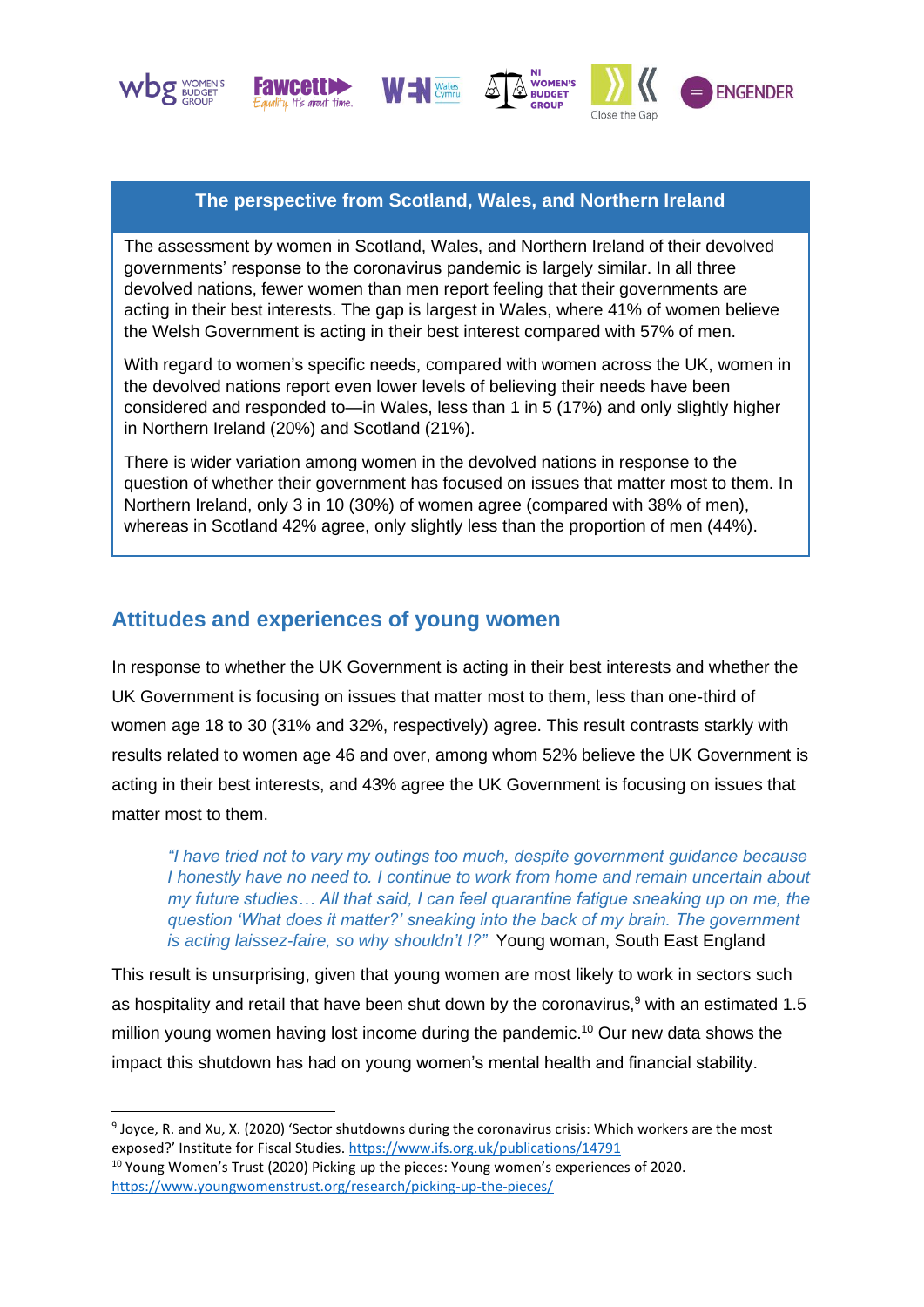





. . .<br>WOMEN'!



## **The perspective from Scotland, Wales, and Northern Ireland**

The attitudes of young women towards their governments follow a similar pattern in Scotland, Wales and Northern Ireland. Belief that government was meeting their needs was lowest among young women in Northern Ireland, where 26% said the Northern Ireland Executive was acting in their best interest (compared to 46% of older women age 46+) and 18% said the Executive was focusing on issues that matter most to them (compared to 36% of women age 46+).

In Scotland, there is a 40-percentage point gap between younger and older women on their views of whether the Scottish Government is acting in their best interest: 29% of young women agreed compared to 70% of older women.

#### **Young women report the highest levels of deteriorating mental health.**

The highest rates of declining mental health are reported by young women (55%) compared with 53% of 31–45-year-old women, and 39% of women age 46 and over. However, women 31-45 years old are more likely to report worsening quality of sleep, diet and nutrition, and levels of exercise.

#### **Young women have sought support at the highest rates.**

Compared with women over 30, a higher number of young women have sought support, or accessed support for the first time, from five support services: 1) mental health, 2) financial support benefits from the Government, 3) food banks, 4) financial support from friends and family, and 5) voluntary and social services. For instance, 32% of young women, compared to 7% of women over 45-years-old, have started to seek or have sought support for their mental health.

However, 18–30-year-old women were accessing mental health services at higher rates than women 46-years-old and over before the pandemic (57% compared to 16%). The same pattern occurs for the four other services, with greater use during the pandemic preceded by greater use beforehand. This finding likely reflects the already precarious financial position and lower levels of wellbeing of young women prior to the coronavirus pandemic.<sup>11</sup>

### **Financial concerns affect roughly one-third of young women.**

One-third of young women (33%), compared with 10% of women over 45, report they are currently worried about how they will pay their rent or mortgage. Moreover, 32% of young

<sup>11</sup> Young Women's Trust (2017) Worrying times[. https://www.youngwomenstrust.org/research/worrying](https://www.youngwomenstrust.org/research/worrying-times/)[times/](https://www.youngwomenstrust.org/research/worrying-times/)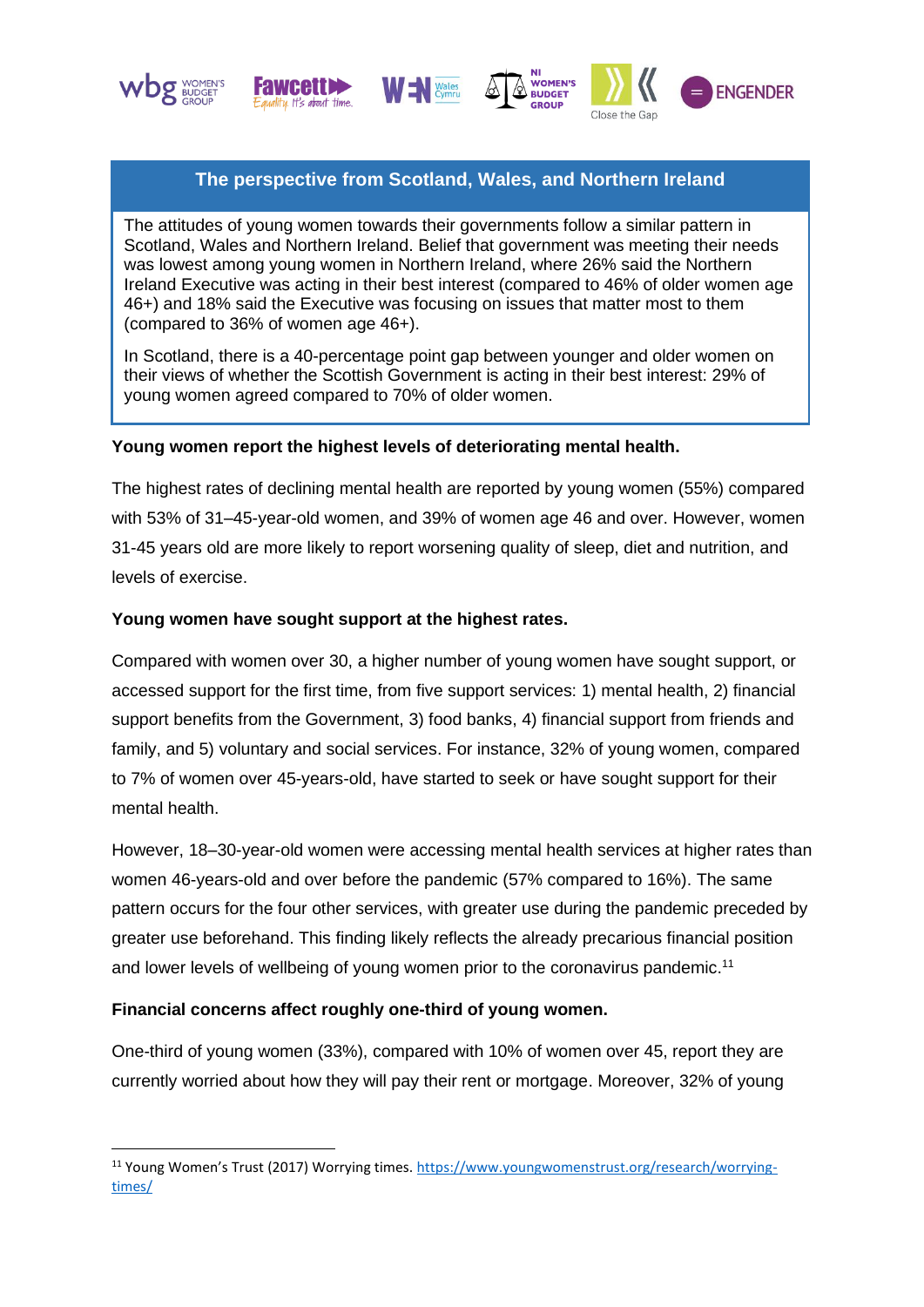

women, compared with 16% of women over 45-years-old, believe they will come out of the pandemic in more debt than before.

## **Attitudes and experiences of women on low incomes**

Compared with 44% of women with middle household incomes (£20,000–39,999 annually) and 39% of women on high household incomes (£40,0000 and over annually), only 32% of women on low household incomes report feeling that the UK Government's coronavirus response focuses on issues that matter to them.

A similar trend exists in response to whether respondents believe the UK Government has acted in their best interests: Only 37% of women on low incomes agree, compared with 48% of women on middle incomes and 44% of women on high incomes.

*"Personally, I've felt invisible… As I claim JSA I've not had the extra £20 a week UC claimants have…At home more with poor heating I can't afford to run fully has made joint pain worse, and limited internet data on a smartphone has excluded me from communicating digitally and lost work and earnings."* Woman on a low income, Northern England

The experience of the pandemic has been markedly different for people on low incomes. Research on low-income families finds they have had to spend more during the past year, whereas middle and high- income families have spent less.<sup>12</sup> Over half (54%) of workingclass women in 'semi-routine' and 'routine' jobs were furloughed from March to June, compared with 41% of working-class men.<sup>13</sup>

### **The perspective from Scotland, Wales, and Northern Ireland**

In Northern Ireland and Scotland women on low incomes were least likely to believe that government in their region has acted in their best interest and focused on issues that mattered most to them when responding to the coronavirus. However, in Wales, there was no significant difference in the views of women by income level; 38% of women on low incomes and women on high incomes believed the Welsh Government was focusing on issues that mattered most to them.

<sup>&</sup>lt;sup>12</sup> Brewer, M. and Patrick, R. (2021) 'Pandemic pressures: Why families on a low income are spending more during Covid-19,' Resolution Foundation. <https://media.covidrealities.org/Pandemic-pressures.pdf>

<sup>&</sup>lt;sup>13</sup> Warren, T. and Lyonette, C. (2020) 'Carrying the work burden of the Covid-19 pandemic: working class women in the UK, Briefing Note 1: Employment and mental health' (October). Working Paper No 2020/1, Nottingham University Business School. <https://bit.ly/2QpXrep>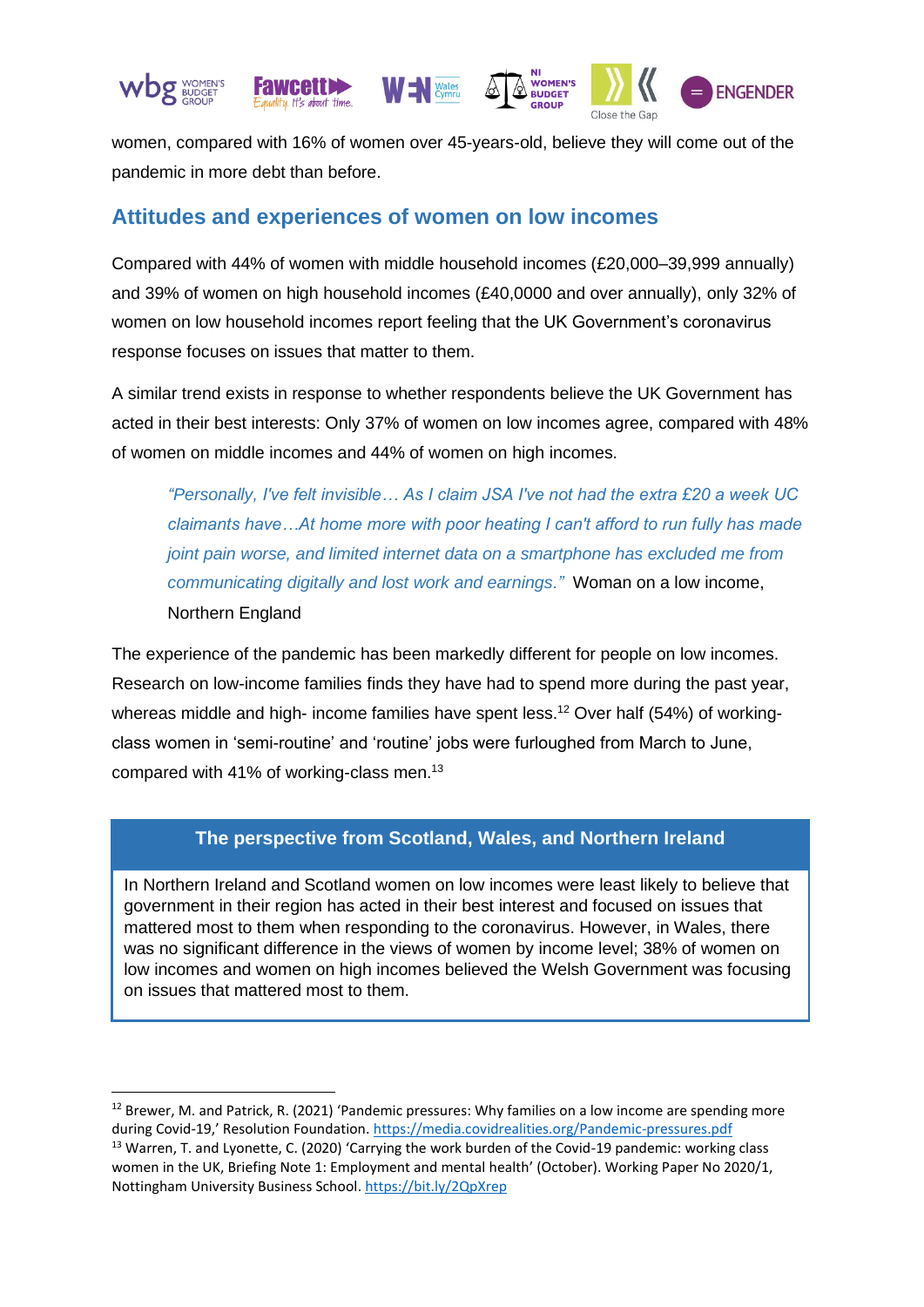





Close the Gap



#### **Support services have been used most by women on low incomes.**

One-quarter of women on low incomes (25%), compared with 7% of women on high incomes, began to seek or have sought increased financial support benefits from the Government. In addition, 1 in 8 women (on low incomes (13%), compared with 3% of women on high incomes, have begun to access, or have accessed at higher rates, a food bank.

## **The financial precarity of women on low incomes has been laid bare by the coronavirus pandemic.**

More women on low incomes (35%) than women on high incomes (19%) believe they will come out of the pandemic in more debt than before; one-third (31%—almost 20% higher than women on high incomes)–report their households have nearly run out of money.

# **Attitudes and experiences of Disabled women**

Disabled women report being less likely to feel represented by the UK Government's Coronavirus response; less than one-third (32%) agree the UK Government is acting in their best interests and is focusing on issues that matter most to them—in contrast to 45% and 39% of non-disabled women, respectively.

*"I am still shielding and feel forgotten by the government. I have no idea when I am allowed to stop taking these extra precautions, and no confidence in the government if and when such guidance does materialise. I feel that normal life for me has ceased and can't imagine a time when it will restart."* Disabled woman, England

In their report, highlighting the voices of Disabled women, Sisters of Frida outline the specific challenges that Disabled women have faced: Lack of access to food, health, and medical services, lack of support and care, increased risk of domestic violence/abuse, and barriers to employment.<sup>14</sup> Moreover, our previous research shows Disabled mothers have been furloughed and lost work at higher rates than non-disabled mothers.<sup>15</sup>

### **Disabled women's' wellbeing has worsened during the pandemic.**

On all four measures of wellbeing—quality of sleep, diet and nutrition, level of exercise, and

<sup>&</sup>lt;sup>14</sup> Sisters of Frida (2020) The impact of Covid 19 on Disabled women from Sisters of Frida: Voices of Disabled women in the pandemic. [http://www.sisofrida.org/wp-content/uploads/2020/05/The-impact-of-COVID-19-on-](http://www.sisofrida.org/wp-content/uploads/2020/05/The-impact-of-COVID-19-on-Disabled-women-from-Sisters-of-Frida.pdf)[Disabled-women-from-Sisters-of-Frida.pdf](http://www.sisofrida.org/wp-content/uploads/2020/05/The-impact-of-COVID-19-on-Disabled-women-from-Sisters-of-Frida.pdf)

<sup>&</sup>lt;sup>15</sup> The Fawcett Society, Women's Budget Group, Women's Equality Network Wales, Northern Ireland Women's Budget Group, Close the Gap, and Engender (2021) The impact of the coronavirus pandemic on Disabled parents. [https://www.fawcettsociety.org.uk/disabled-mothers-three-times-more-likely-to-have-lost-work](https://www.fawcettsociety.org.uk/disabled-mothers-three-times-more-likely-to-have-lost-work-during-the-pandemic)[during-the-pandemic](https://www.fawcettsociety.org.uk/disabled-mothers-three-times-more-likely-to-have-lost-work-during-the-pandemic)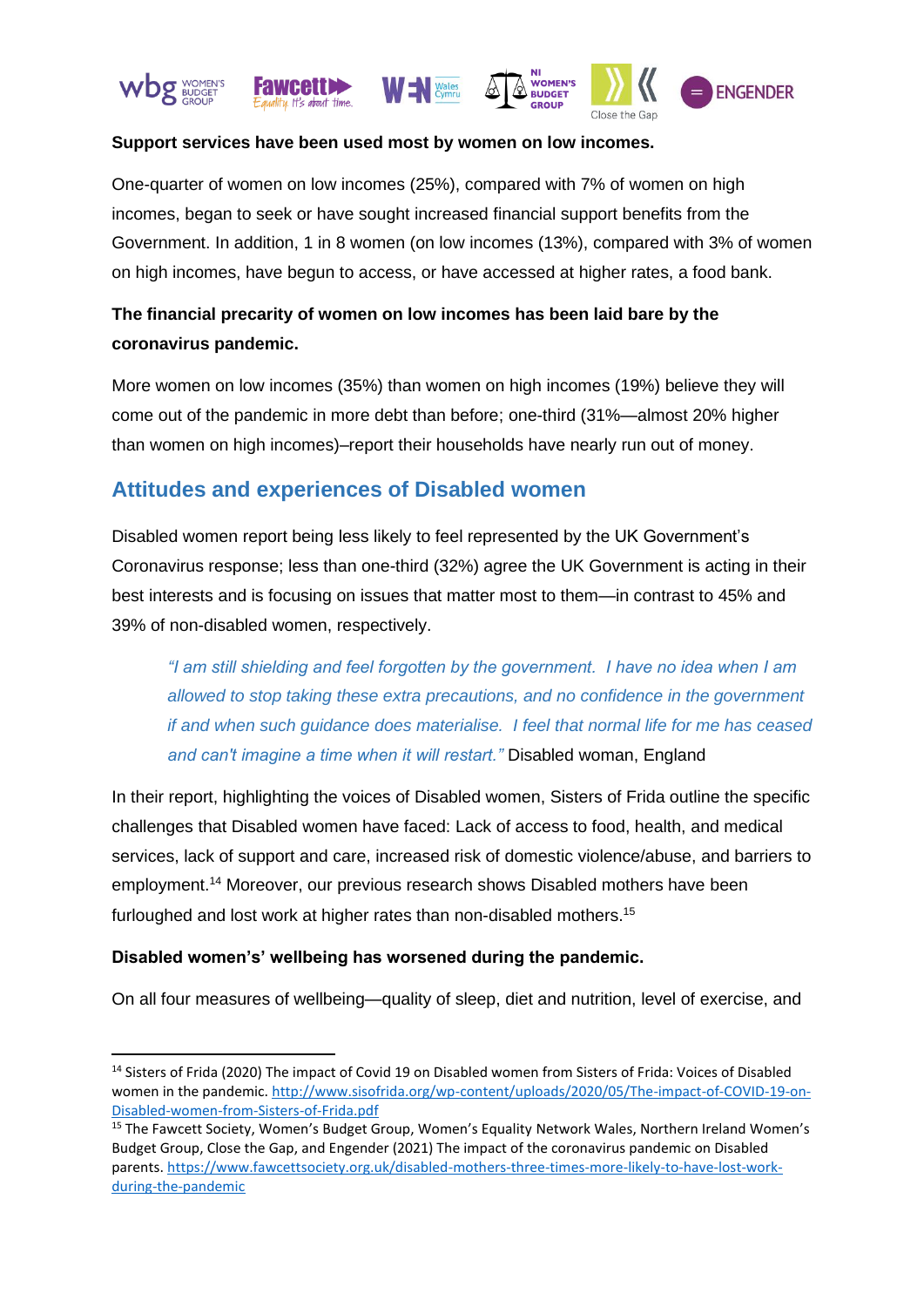







Close the Gap

mental health—Disabled women reported worse levels during the pandemic than before. Over half (52%) of Disabled women report their levels of exercise and mental health have worsened since the pandemic beg—compared with 44% and 45% of non-disabled women, respectively.

## **The perspective from Scotland, Wales, and Northern Ireland**

The views of Disabled women in Scotland and Northern Ireland towards the handling of the pandemic by devolved governments differed from the views of Disabled women towards to the UK Government. In both regions, slightly more Disabled women believed government was acting in their best interest compared to non-disabled women – for example 43% compared to 37% in Northern Ireland and 49% compared to 45% in Scotland. There was no difference regarding whether the governments were focusing on issues that mattered most. The pattern in Wales was similar to that of the whole of the UK – fewer Disabled women believed the Welsh Government was meeting their needs in its coronavirus response.

## **Disabled women have accessed support services at higher rates than non-disabled women.**

During the pandemic, twice as many Disabled women as non-disabled women (21% compared with 11%) began receiving, or received more, financial support from friends and family, and nearly twice as many started to access food banks or did so more often (15% compared with 6%). In addition, one-quarter of Disabled women (25%) have started to seek or have sought increased support for their mental health—in contrast to 14% of non-disabled women.

### **The financial security of disabled women has weakened.**

More than one-third of Disabled women (34%), compared with less than one-quarter of nondisabled women (25%) believe they will come out of the coronavirus pandemic more in debt than before. Moreover, Disabled women (33%) are more likely than non-disabled women (25%) to think they will struggle to make ends meet in the next three months.

# **Attitudes and experiences of Black, Asian and ethnic minority women**

Slightly fewer Black, Asian, and ethnic minority women than white women (37% compared with 41%) believe that with regard to the coronavirus response, the UK Government is focusing on issues that matter most to them. Moreover, 40% of Black, Asian and ethnic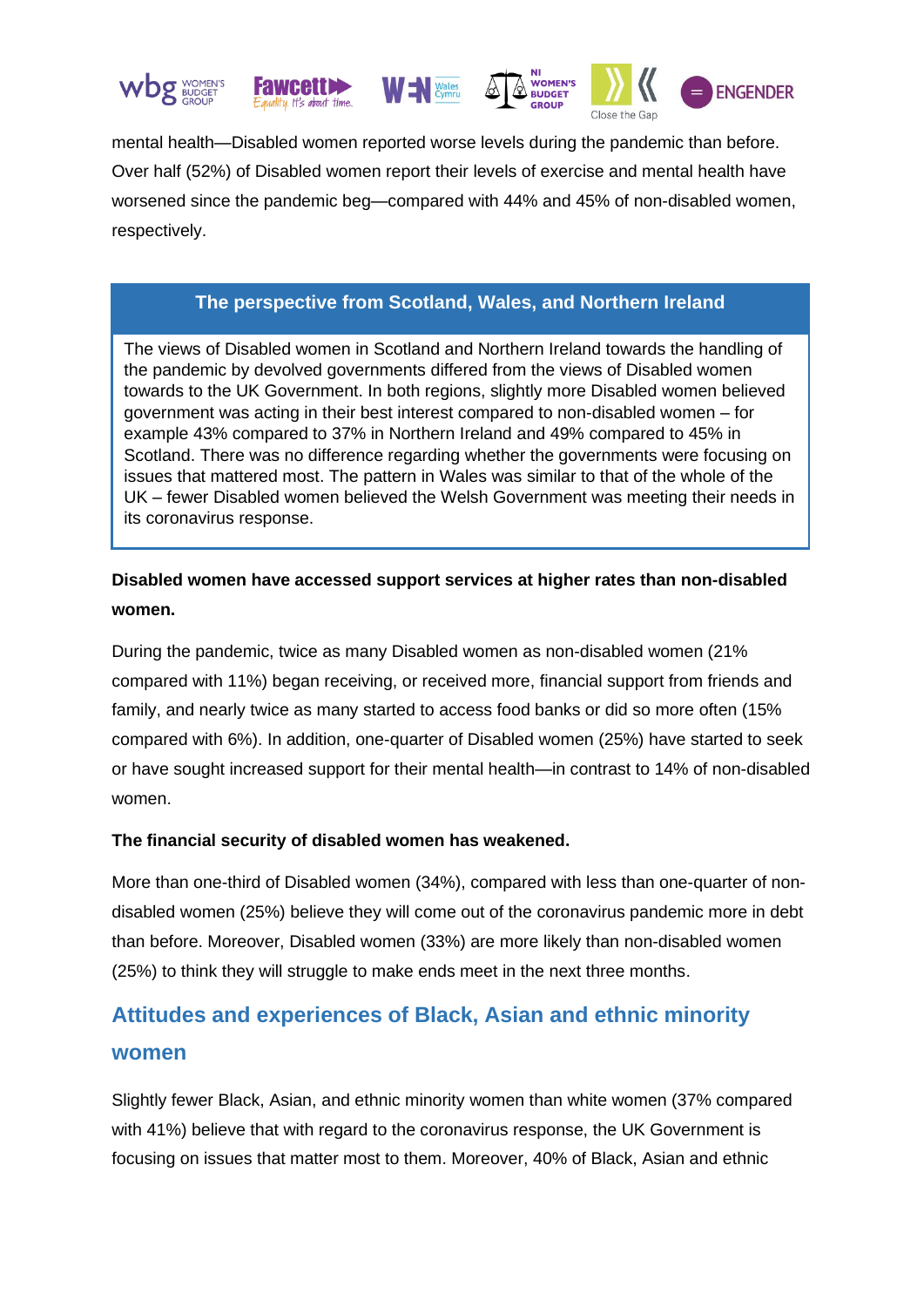

minority women, compared with 44% of white women, say the UK Government is acting in their best interests. However, neither difference is significant.

*"BAME communities, haven't had our needs met by the government's response to the pandemic. There have been no measures [put in place for] those communities who have been disproportionately impacted by the infections."* Bengali woman, London

This small difference may reflect the varied experiences of Black, Asian and ethnic minority women and the inability of the category to capture within-group differences.<sup>16</sup> Our previous research found that Black, Asian and ethnic minority women were particularly vulnerable to the economic and social impacts of the pandemic $17$ , and government data has confirmed that coronavirus infection and mortality rates have been higher among Black, Asian and ethnic minority people.<sup>18</sup>

With regard to questions about mental health and wellbeing, white women report experiencing greater deterioration during the pandemic, whereas Black, Asian and minority ethnic women report experiencing a greater impact on their financial stability.

### **The perspective from Scotland and Wales**

In Scotland, similar to the UK as a whole, slightly fewer Black, Asian and ethnic minority women believed the Scottish Government was acting in their best interest and focusing on issues that mattered most to them; however, this difference was also not significant. In Wales there was no difference between Black, Asian and ethnic minority women and white women in regard to their views on the Welsh Government's coronavirus response.

*Note: There is no sample of Black, Asian and ethnic minority women in Northern Ireland due to sampling constraints.* 

<https://www.fawcettsociety.org.uk/coronavirus-impact-on-bame-women>

<sup>&</sup>lt;sup>16</sup> Women and Equalities Committee (2021) Unequal impact? Coronavirus and BAME people: Fifth Report of Session 2019-2021<https://committees.parliament.uk/publications/3965/documents/39887/default/>

<sup>&</sup>lt;sup>17</sup> Women's Budget Group, LSE Department of Health Policy, Queen Mary University of London, and The Fawcett Society (2020) BAME women and Covid-19 – Research evidence.

<sup>&</sup>lt;sup>18</sup> Public Health England (2020) Disparities in the risk and outcomes of Covid-19. [https://assets.publishing.service.gov.uk/government/uploads/system/uploads/attachment\\_data/file/908434/](https://assets.publishing.service.gov.uk/government/uploads/system/uploads/attachment_data/file/908434/Disparities_in_the_risk_and_outcomes_of_COVID_August_2020_update.pdf) Disparities in the risk and outcomes of COVID August 2020 update.pdf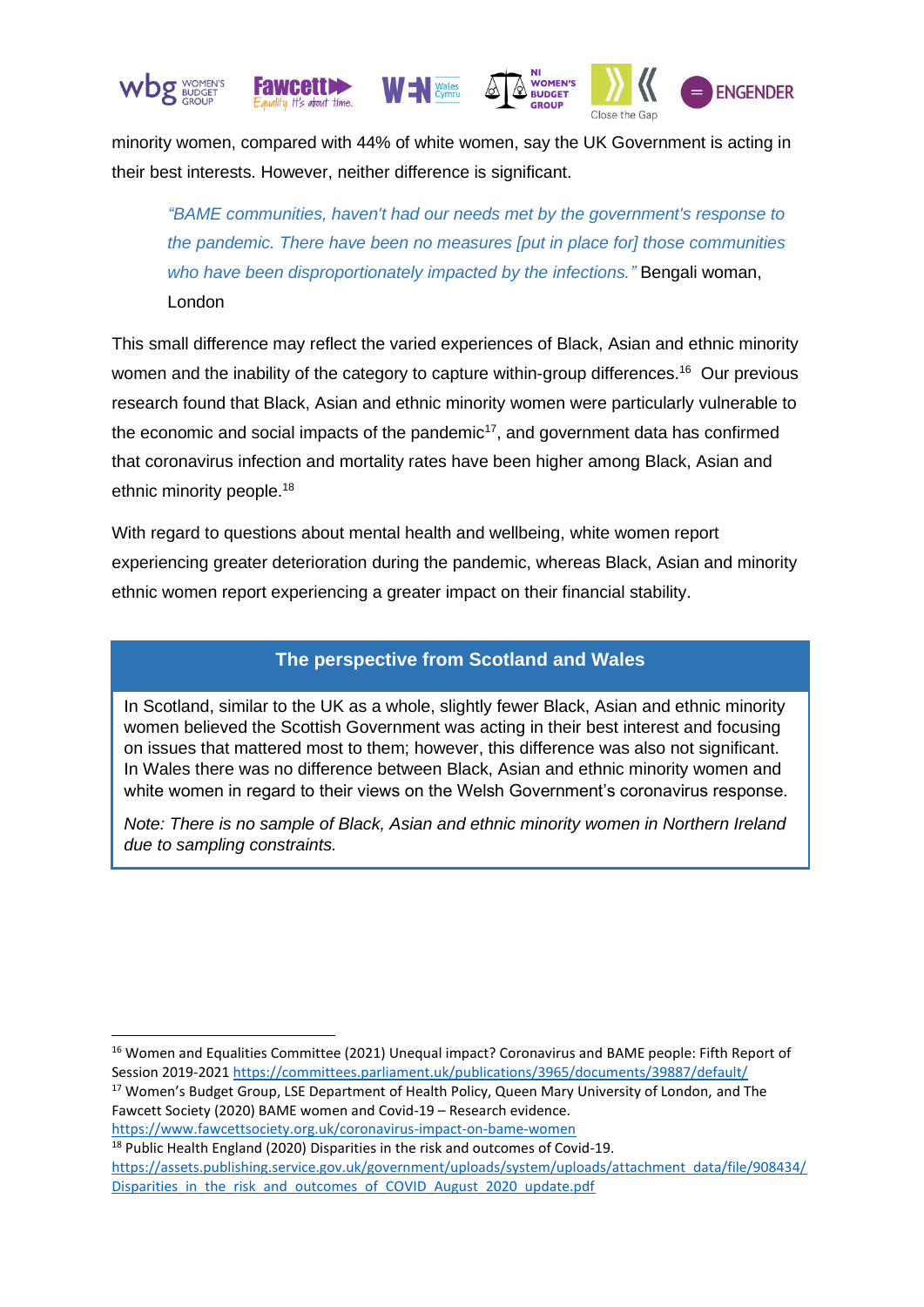

# **Black, Asian and ethnic minority women have been disproportionately hit economically by the pandemic.**

Of Black, Asian and ethnic minority women, 1 in 3 (30%) say they are worried about how they will pay their rent or mortgage—substantially more than white women (17%). Concerns about coming out of the pandemic with more debt also are higher among Black, Asian and ethnic minority women than among white women (32% compared to 24%), as are concerns about struggling to make ends meet in the next three months (31% compared to 24%).

# **Attitudes and experiences of single women**

In contrast to married and cohabitating women, single women report much lower levels of satisfaction with the UK Government's response to the pandemic in relation to their needs. Only one-quarter of single women (25%), compared with almost half of married women (49%) say the UK Government is focusing on issues that matter most to them. Moreover, only 1 in 3 single women (33%), compared with 52% of married women, agree the government is acting in their best interests in its response to the pandemic:

*"My needs as a single person living alone have not been met at all. It is difficult for people to comprehend how difficult it is to be alone through all of this. I need touch, I need the physical presence of others."* Single woman, London

During the pandemic, women who live alone have suffered from increased loneliness and isolation<sup>19</sup> and single parents (90% of whom are mothers) are more likely to have been furloughed because of their childcare responsibilities and because they are more likely to work in sectors affected by the pandemic.<sup>20</sup> Single women are also more likely to be younger<sup>21</sup> and single mothers and older single women living on their own are more likely to be on low incomes<sup>22</sup> – meaning that the findings above about young women and women on low incomes are likely replicated and exacerbated among single women.

<sup>&</sup>lt;sup>19</sup> The Fawcett Society (2020) Coronavirus diaries: The challenges of living alone during lockdown. <https://www.fawcettsociety.org.uk/blog/coronavirus-diaries-the-challenges-of-living-alone>

<sup>&</sup>lt;sup>20</sup> Clery, E., Dewar, L., Papoutsaki, D. (2020) 'Caring without sharing: Single parents' journey through the Covid-19 crisis,' Gingerbread. [https://www.gingerbread.org.uk/policy-campaigns/publications-index/caring-without](https://www.gingerbread.org.uk/policy-campaigns/publications-index/caring-without-sharing-interim/)[sharing-interim/](https://www.gingerbread.org.uk/policy-campaigns/publications-index/caring-without-sharing-interim/)

<sup>&</sup>lt;sup>21</sup> ONS (2019) Population estimates by martial status and living arrangements, England and Wales: 2018. [https://www.ons.gov.uk/peoplepopulationandcommunity/populationandmigration/populationestimates/bull](https://www.ons.gov.uk/peoplepopulationandcommunity/populationandmigration/populationestimates/bulletins/populationestimatesbymaritalstatusandlivingarrangements/2018) [etins/populationestimatesbymaritalstatusandlivingarrangements/2018](https://www.ons.gov.uk/peoplepopulationandcommunity/populationandmigration/populationestimates/bulletins/populationestimatesbymaritalstatusandlivingarrangements/2018)

 $22$  Reis, S. (2019) 'DWP data reveals: Women and children continue to be worst affected by poverty,' Women's Budget Group[. https://wbg.org.uk/blog/dwp-data-reveals-women-continue-to-be-worst-affected-by-poverty/](https://wbg.org.uk/blog/dwp-data-reveals-women-continue-to-be-worst-affected-by-poverty/)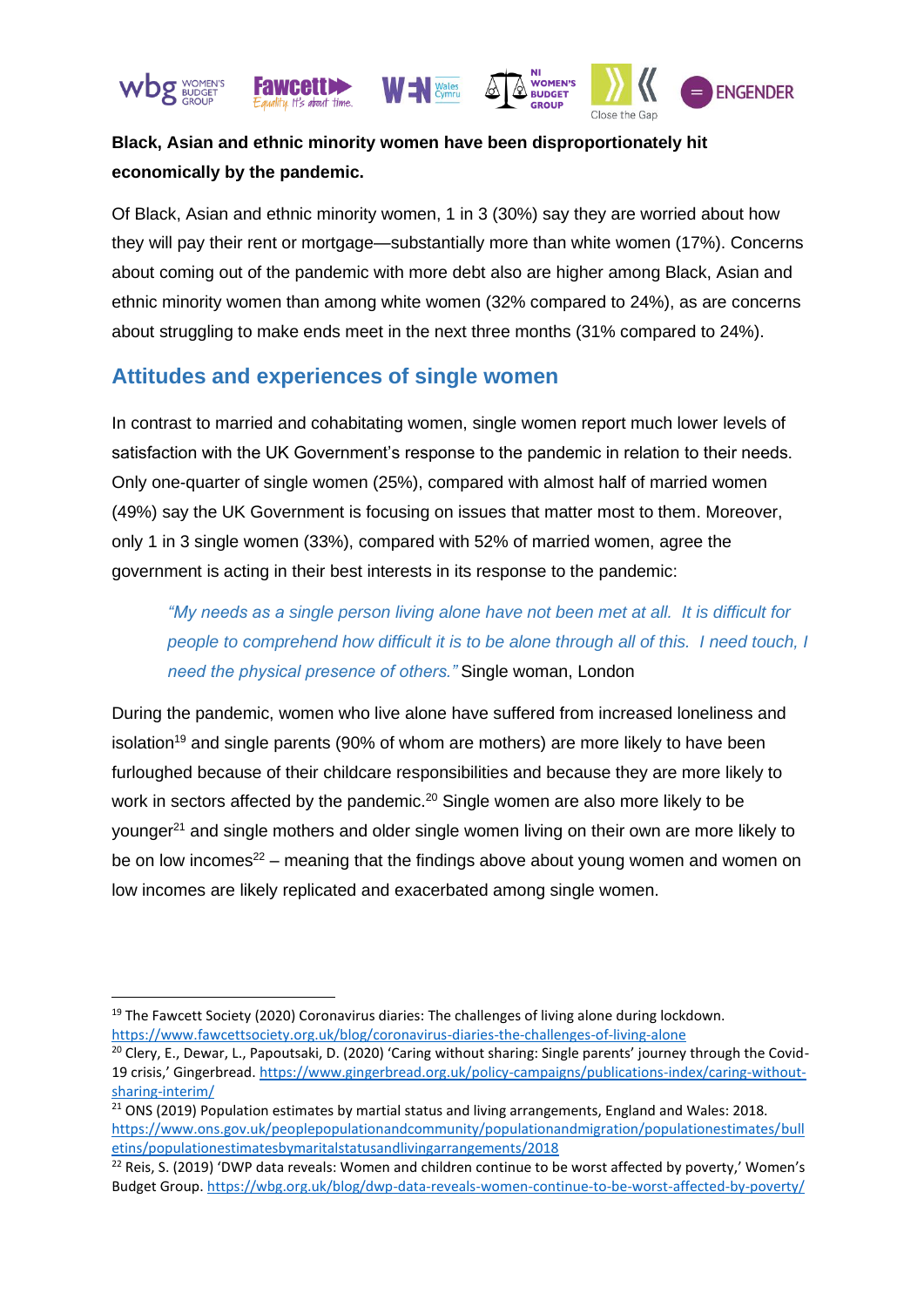







## **The perspective from Scotland, Wales, and Northern Ireland**

Across Scotland, Wales and Northern Ireland, single women do not believe that their needs have been met by the devolved governments. The difference between single and married women is largest in Northern Ireland whether half the proportion of single women believe the Northern Ireland Executive is focusing on issues that matter to them (19% compared to 40% of married women).

#### **Single women are suffering from deteriorating mental health.**

Almost 6 in 10 single women (58%), compared with 37% of married women, report their mental health has worsened over the year. Moreover, almost one-quarter of single women (24%), compared with 13% of married women, report that since the pandemic, they have started to seek or have sought support for their mental health.

#### **Single women are taking on debt and are worried about making ends meet.**

Almost twice as many single women (39%) as married women (19%) believe they will struggle to make ends meet in the next six months. Moreover, one-third of single women (33%), compared with 21% of married women, believe they will come out of the pandemic in more debt.

# **Conclusion**

Given this disproportionate impact of the coronavirus pandemic on women – and the underrepresentation of women in government – it is not surprising women feel their needs have not been met by the UK Government's response. This feeling is particularly true for young women, women on low incomes, Disabled women, Black, Asian and ethnic minority women, and single women—all of whom have been hit hardest emotionally and financially. Action is urgently needed from the Government to ensure that women's voices and talents, in all their diversity, are not overlooked and that the pandemic does not turn back decades of progress on women's rights and equality.

### **Key Recommendations**

Together as women's organisations we have consistently called for the following actions throughout the pandemic: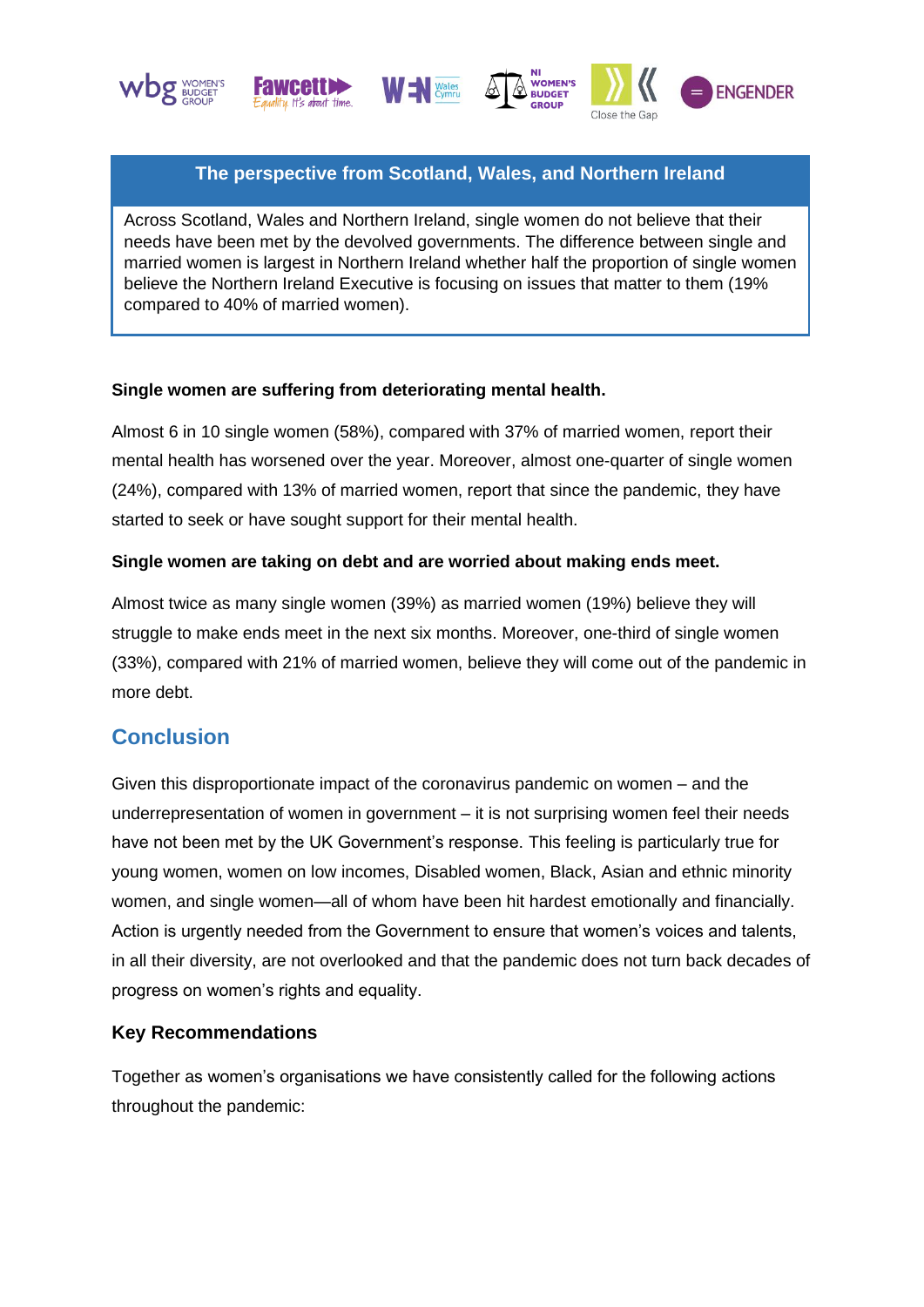

**More representation**: The government needs to include more women at the decisionmaking table and create strong structures to engage with the women's and wider equalities sector.

**Stronger safety net:** This pandemic has highlighted the importance of social security for alleviating and preventing poverty. The holes in the safety net have been put into stark relief. The Child benefit, a crucial source of women's and children's income, should be increased and support for low-income families and unemployed people should be improved to provide better living standards. Legacy benefits (including Job Seeker's Allowance and Employment and Support Allowance) should be increased in line with the £20 uplift to Universal Credit.

**Sectoral support**: Post-COVID recovery needs to include support for hardest-hit sectors such as retail, hospitality, leisure and tourism—sectors that are important employers of women and young people.

**Investment in care:** Urgent funding is required for the early years sector to avoid widespread closures that would have a huge impact on women' employment. Sustainable funding and longer-term major reform is sorely needed by both the early years and social care sectors.

## **Methods**

### **Polling data**

The figures cited in this briefing are drawn from data collected by Survation with fieldwork conducted 18-27 February 2021. The survey was conducted via an online panel. Invitations to complete surveys were sent out to members of online panels. The UK-wide statistics cited in this briefing are draw from a nationally representative sample of 1,004 adults in the UK aged 18 and over and a booster sample of 315 Black, Asian and ethnic minority adults in the UK. The devolved nation statistics are drawn from representative samples in each nation: 507 adults in Wales; 509 adults in Scotland; and 515 adults in Northern Ireland.

The data is weighted to the current Labour Force Survey on the basis of age, gender, region, and class for each population. For the majority of questions included in the survey, respondents were asked to respond on a 5-point Likert scale: 'Strongly agree,' 'Somewhat agree,' 'Neither agree nor disagree,' 'Somewhat disagree,' or 'Strongly disagree.' Throughout this briefing, responses strongly agree and somewhat agree were combined for parsimony in reporting results. Only statistically significant results were included in the brief, unless otherwise specified.